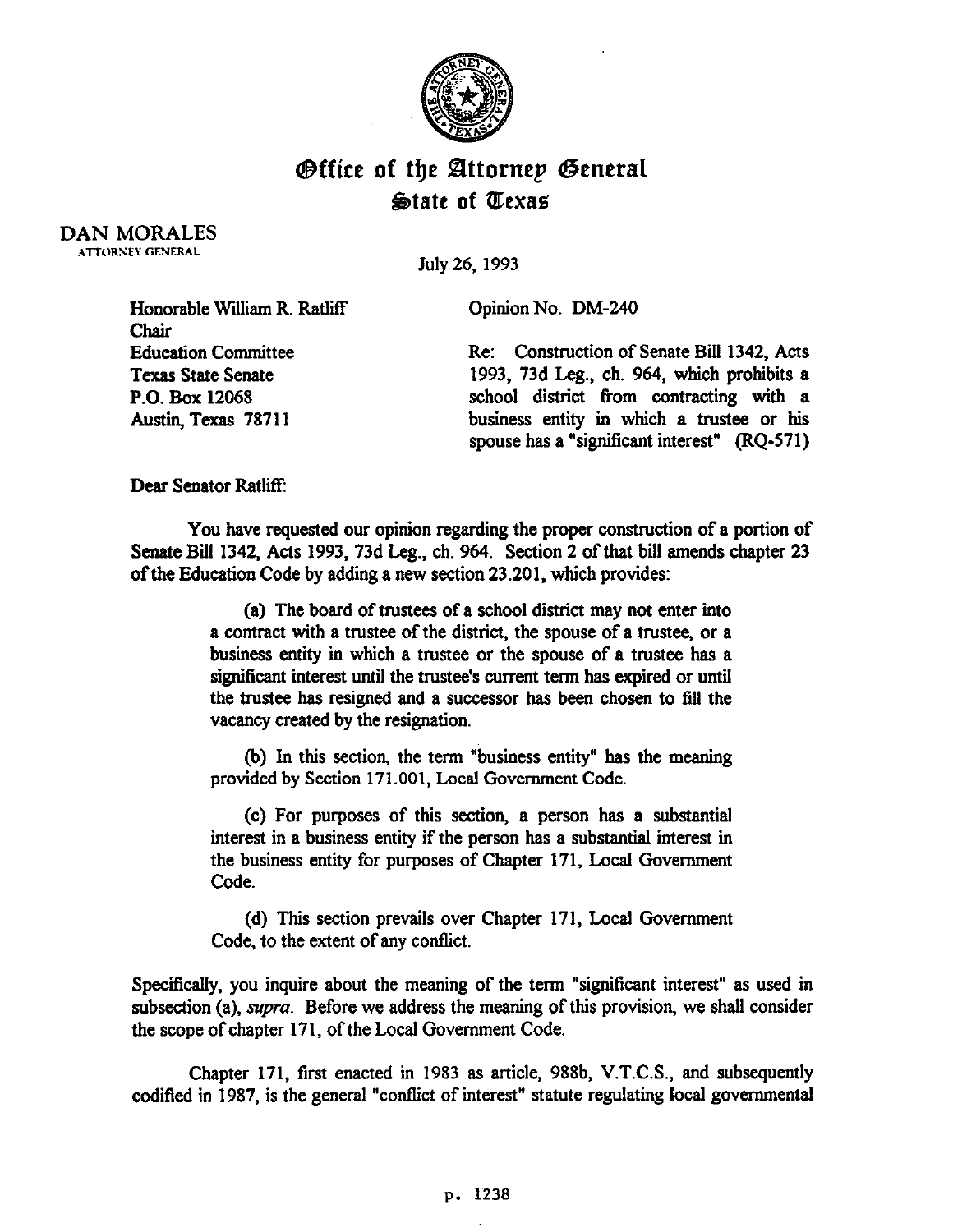bodies. Section 171.002(a) provides that a "local public official"<sup>1</sup> has a substantial interest in a business entity2 under the following circumstances:

> (1) the person owns 10 percent or more of the voting stock or shares of the business entity or owns either 10 percent or more or \$5,000 or more of the fair market value of the business entity; or

> (2) funds received by the person from the business entity exceed 10 percent of the person's gross income for the previous year.

An individual is considered to have "a substantial interest in real property if the interest is an equitable or legal ownership with a fair market value of \$2,500 or more." *Id.*  171.002(b). Furthermore, the person is deemed to have a "substantial interest" in either a business entity or in real property, as defined, "if a person related to the official in the first degree by consanguinity or aflinity" has the requisite interest. *Id.* 171.002(c). Thus, for example, a local governmental official may not avoid the proscription of chapter 171 merely by transferring ownership of a "business entity" to his spouse.

Section 171.004 describes the consequences which flow from a local governmental official's having a "substantial interest in a business entity or in real property." Prior to the local governmental body's "vote or decision on any matter involving the business entity or the real property" in which the individual member has a substantial interest, the member is required, under certain circumstances, to file "with the official record keeper of the governmental entity" "an affidavit stating the nature and extent of the interest,"  $and$  to "abstain from further participation in the matter." Those circumstances arise if:

> (1) in the case of a substantial interest in a business entity the action on the matter will have a special economic effect on the business entity that is distinguishable from the effect on the public; or

> (2) in the case of a substantial interest in real property, it is reasonably foreseeable that an action on the matter will have a

<sup>&</sup>lt;sup>1</sup>A "local public official" is defined to mean "a member of the governing body or another officer, whether elected, appointed, paid, or unpaid, **of any district (including a school district), county.**  muntcipality, precinct, central appraisal district, **transit authority or district, or other local govemmental**  entity who exercises responsibilities beyond those that are advisory in nature." Local Gov't Code **p 171.001(1).** 

**<sup>&#</sup>x27;A "business entity' is defined as "a sole proprietorship, partnership, firm, corporation, holding**  company, joint-stock company, receivership, trust, or any other entity recognized by law." Local Gov't **Code g 171.001(2).**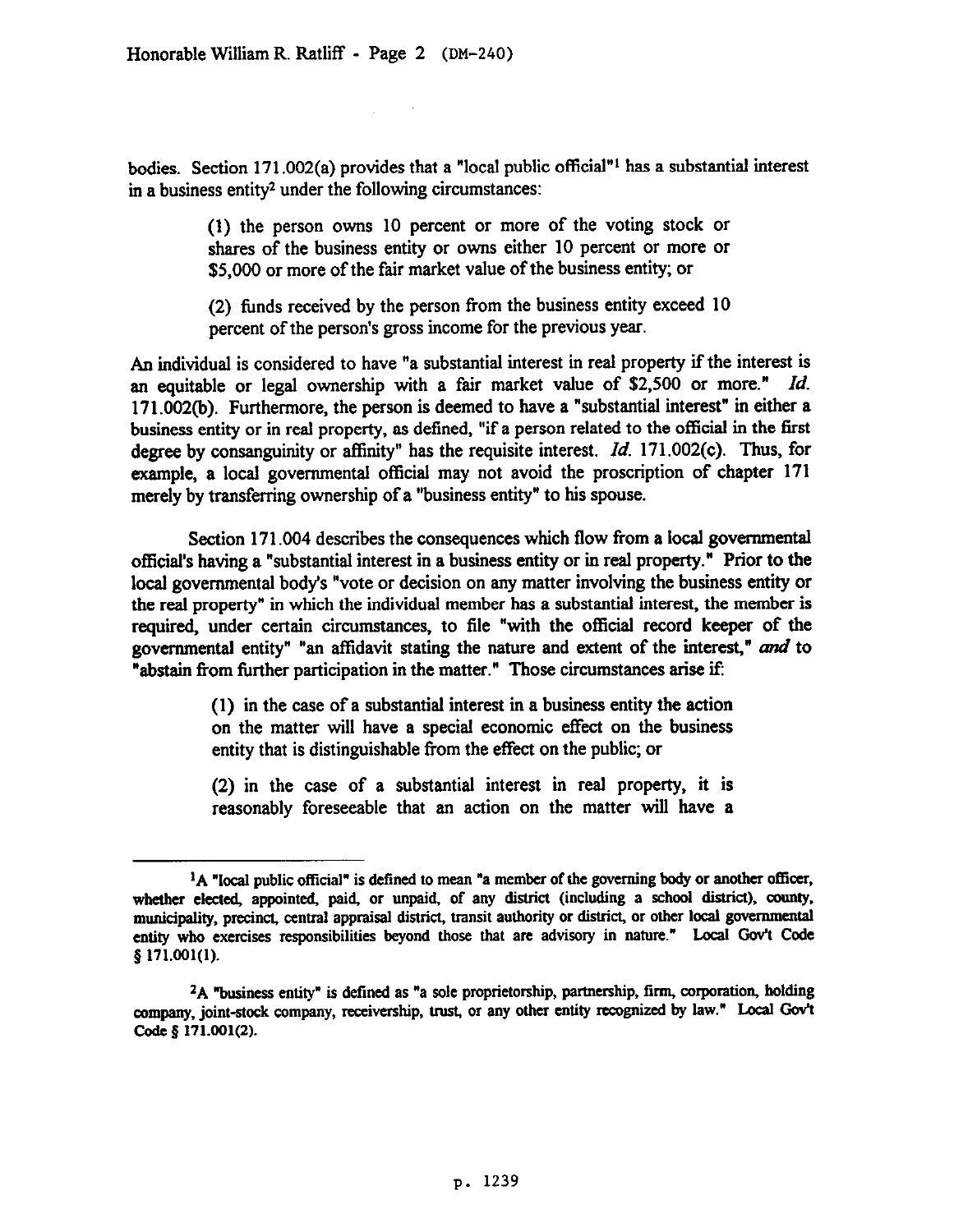substantial economic effect on the value of the property, distinguishable from its effect on the public."3

## *Id. \$* 171.004(a).

Subsection 171.003, of the Local Government Code, proscribes certain conduct by a "local public official": 1) failure to file the affidavit and refrain from voting in accordance with section 171.004, *supru;* 2) acting "as surety for a business entity that has work, business or a contract with the governmental entity;" and 3) acting "as surety on any official bond required of an officer of the governmental entity." *Id.* § 171.003(a). Each of these offenses is declared to be a class A misdemeanor. *Id.* 171003(b). Although chapter 171 thus criminalizes certain acts by a local governmental official, it does not render voidable board action taken in violation of its provisions "unless the measure that was the subject of an action involving a conflict of interest would not have passed the governing body without the vote of the person who violated the chapter." *Id.* § 171.006.

Thus, there are three principal distinctions between chapter 171 of the Local Government Code and section 23.201of the Education Code. The first distinction relates to the subject of regulation. Chapter 171 regulates the conduct of each individual board member, by requiring disclosure of any interest he might have in a contract, and prohibiting his participation in any discussion in or vote on such contract. Section 23.201, on the other hand, is directed at the conduct of the entire board of trustees.

The second distinction concerns the *consequences* of regulation. As we have noted, under chapter 171, unless the disqualified member's vote is the decisive one, even his actual participation in the vote will not render the contract voidable. By contrast, section 23.201 absolutely bars the board from entering into the contract in the first place. Presumably, a contract entered in contravention of section 23.201 is at least voidable.

The third distinction between the two "conflict of interest" provisions relates to the particular kind of conduct which is proscribed. Under chapter 171, such conduct occurs when a member of a local governmental body has, *inter alia*, a "substantial interest" in a business entity which is a party to a contract with the board of which he is a member. By contrast, section 23.201 prohibits a school district board of trustees from contracting with, *inter alia*, "a business entity in which a [current] trustee or the spouse of a [current] trustee has a significant interest. Acts 1993, 73d Leg., ch. 964, § 2. The term "significant

<sup>&</sup>lt;sup>3</sup>If a *majority* of the members of the governmental body are required to file affidavits in a particnlar matter, the interested members are not required to "abstain from further parttcipation in the matter." Local Gov't Code § 171.004(c). Obviously, such an exception is necessary to prevent an **effective paralysis of the governmental body.**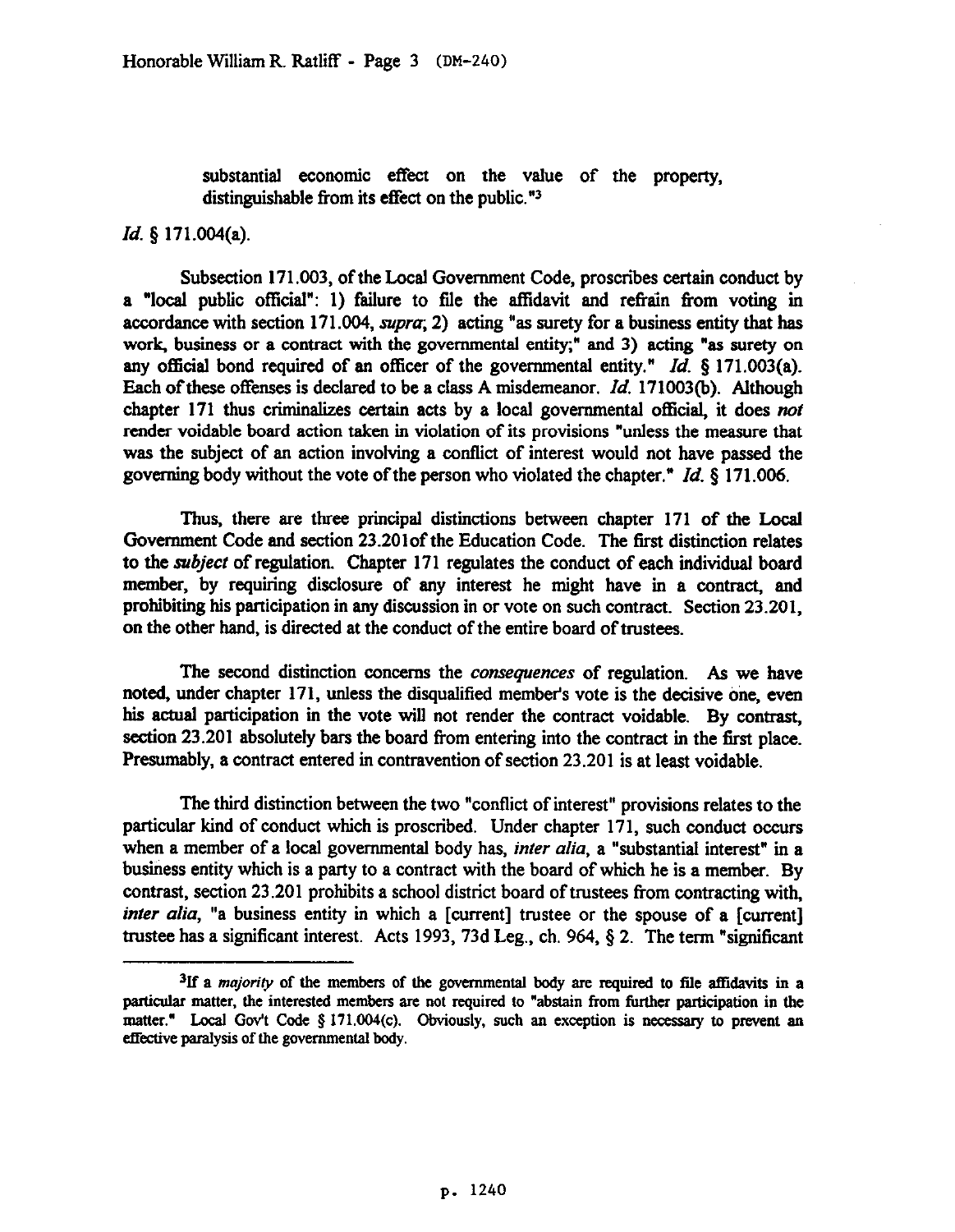interest" is not defined.4 Thus, the legislature has prohibited certain conduct, but has failed to furnish any guidance as to the meaning of a key element of the conduct proscribed. Furthermore, it has declared that the newly enacted section 23.201, Education Code, shall prevail "to the extent of any conflict" with chapter 171 of the Local Government Code. *Id.* 

It is axiomatic that, in construing a statute, the primary objective must be to discern the legislative intent. **Stare** Y. *Terrell, 588* S.W.2d 784 (Tex. 1979). To effectuate that end, every word in a statute must, if possible, be given effect, and any construction which renders any part of a statute superfluous should, if possible, be avoided. *Gerst v. Oak CliJfSuv. &Loan A&n, 432* S.W.2d 702 (Tex. 1968); *Spnce v. Fenchler,* 180 S.W. 597 (Tex. 1915). Relying on these rules of construction, one might argue that it is necessary to read "significant" to mean "substantial" in order to avoid a construction that would, in effect, nullify subsection (c).

It is also the case, however, that particular language chosen by the legislature must be presumed to have been selected with deliberation. *Bomur v. Trinity Nut? Life & Accident Ins. Co. 579* S.W.2d 464 *(Tex.* 1979); *Car v. Robison,* 150 S.W. 1149 (Tex. 1912); see also TEX. JUR. 3d *Siutuies 3* 132, at 735-36. These rules of construction indicate that, in selecting the word "significant" in subsection (a), the legislature must have meant something other than "substantial." Although in some usages their meanings may overlap, the two words are in no wise synonymous. See definition of "significant," OXFORD ENGLISH DICTIONARY, v. 15, pp. 458-59 (2d ed. 1989), and definition of "substantial," *id.* v. 17, pp. 66-68. Particularly in view of subsection (d), which declares the hegemony of section 23.201 "to the extent of conflict" with chapter 171, Local Government Code, we simply cannot avoid the inference that the legislature deliberately opted to use the word "significant," and to endow it with a meaning *different* from that of the word "substantial" as used in chapter 171.5

In summary, the legislature did not provide a definition of the word "significant," nor did it describe what "interest" might be deemed a "significant interest" for purposes of subsection (a) of section 23.201. In determining the extent of the term "significant interest," and its relationship to the statutorily defined "substantial interest," it should be borne in mind that, whereas chapter 171 permits a member having a "substantial interest" in a business entity to remain on the board, and further, does not prohibit the board from

<sup>&</sup>lt;sup>4</sup>Subsection (c) states that "a person has a *substantial* interest in a business entity if the person *has a substantial* **interest in the business entity for** putposes **of** chapter **171 of the Local Govemment**  Code." (Emphasis added.) Since it is the word "significant" that lacks the requisite definition, one is left **to wonder about why the legislature has here chosen to define the scope of "sobstantial."** 

<sup>&</sup>lt;sup>5</sup>The bill analysis for Senate Bill 1342 is of no assistance in ascertaining legislative intent, became seetion 2, the portion under consideration here, did not appear in the version of the bill that was reported out **of** mmmittee. See **House Comm. on public Education, Bill Analysis, S.B. 1342, 736 Leg. (1993).**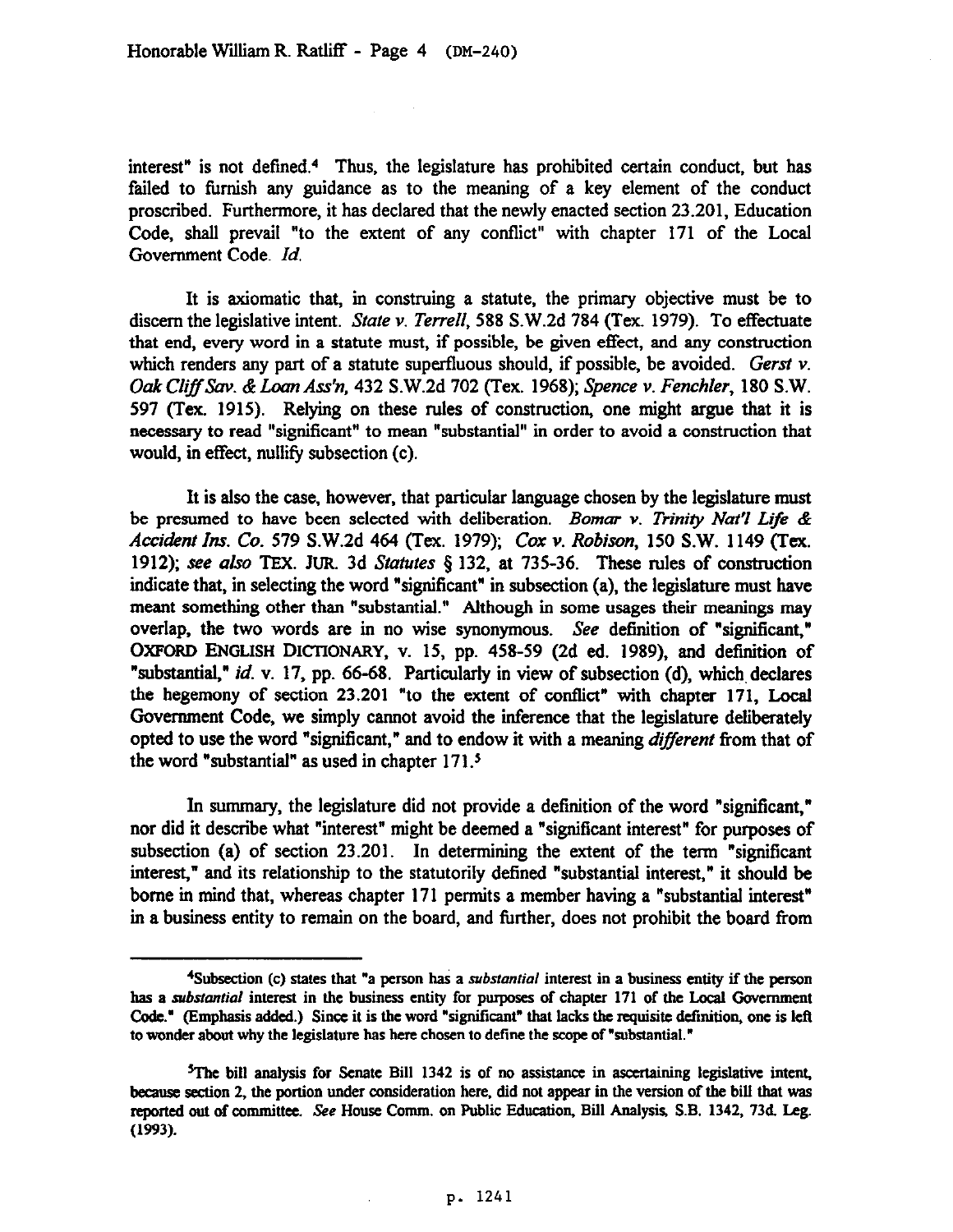contracting with that entity, section 23.201 recognizes that, for some contracts, mere recusal is not sufficient; rather, the relationship between an individual board member and a business entity may be sufficiently troubling as to raise an absolute bar to any contract between the board and that business entity.

Furthermore, the language of section 23.201 may, in our view, be read to indicate that the legislature might allow more flexibility in defining the standard of "signiticant interest" in a sparsely populated district than in a large urban district. In addition, we believe it is evident that section 23.201 was designed, however imperfectly, to permit a school district to contract with, for example, Southwestern Bell, even though one of its trustees is an employee of that company. It is manifest that the *intent* of this legislation was to proscribe self-dealing. In applying section 23.201. one should focus on the extent to which an individual trustee might benefit from a particular contract. Whether a particular set of circumstances are included within the meaning of "significant interest" requires the resolution of factual issues not appropriate to the opinion process.

## SUMMARY

Although the legislature, in enacting section 23.201, Education Code, did not specifically define the boundaries of the term "significant interest," it clearly intended thereby to proscribe selfdealing. Whether a particular set of circumstances are included within the meaning of "significant interest" requires the resolution of factual issues not appropriate to the opinion process.

Very truly yours,  $\frac{1}{\sqrt{2\pi}}$ 

DAN MORALES Attorney General of Texas